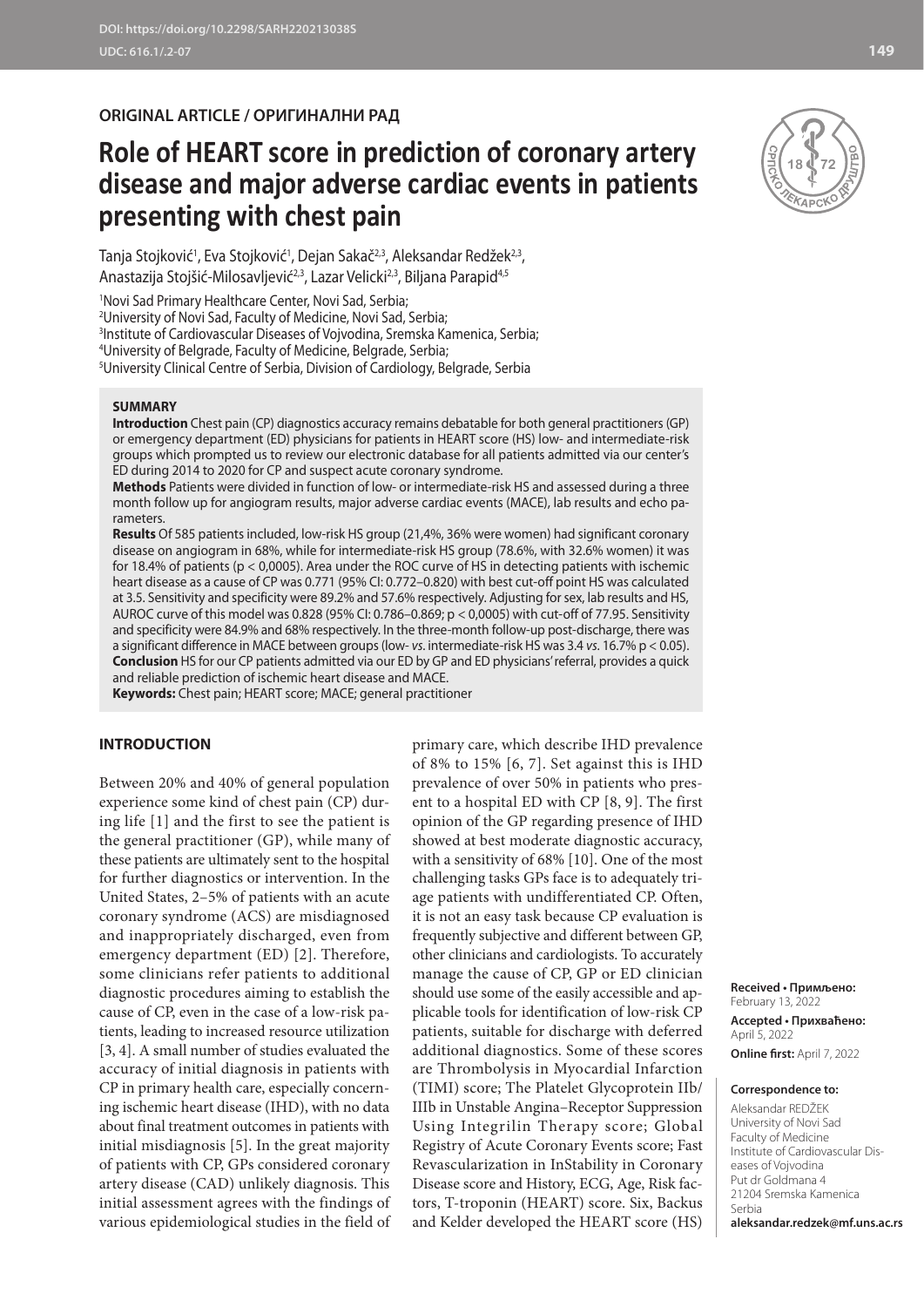in 2008, as a rapid risk stratification tool for patients with CP to help identification of low-risk patients, suitable for earlier ED discharge [11]. While the latest AHA/ACC/ ASE/CHEST/SAEM/SCCT/SCMR Guidelines for the Evaluation and Diagnosis of Chest Pain recommend the TIMI score for the initial evaluation of a patient with CP [1], it is not the best tool for identification of low-risk CP patients [12, 13]. For this subset of patients, HS achieved better results, as well as in patients with a high risk of major adverse cardiac events (MACE). The negative predictive value of HS is superior compared to other scoring systems. This study aimed to estimate sensitivity and specificity of the HS in our patient population for detection of positive coronary angiography finding and its correlation with MACE in low-risk patients' subset presenting with CP.

# **METHODS**

In this retrospective follow-up study approved by the local Ethics Committee (No 3674/10 of December 11, 2019), we analyzed patients with CP and suspected ACS who presented to Institute of Cardiovascular Diseases of Vojvodina's ED, in the period between 2014 and 2020.

Inclusion criteria were as follows: age over 21 years; CP; percutaneous coronary angiography or CT coronary angiography upon admission; biochemical analysis of high sensitivity Troponin (hsT) and calculated HS from 0 to 6. Exclusion criteria were *de novo* ECG changes (ST elevation or denivelation of more than 1 mm); hypotension and calculated HS 7 to 10.

HS is consistently validated rapid use risk stratification tool for patients with CP in the ED, considering History, ECG, Age, Risk factors and Troponin. In each category are three possible scores: 0.1 and 2. Final HS is sum of five single category scores. In this study we analyzed value of low-risk (0–3) and intermediate-risk (4–6) HS in prediction of IHD and MACE. Patients with CP were chosen randomly to achieve a minimum of 120 patients' group with a HS 0–3 (HS 0–3) and minimum of 120 patients in the group of HS ranging 4–6 (HS 4–6). All of these patients were admitted to the hospital and underwent coronary angiography. Degree of coronary artery stenosis greater than 50 % was defined as significant. The follow-up period for both groups of patients was three months post-discharge during which we assessed difference between groups' survival and incidence of MACE defined as new ACS, stroke, percutaneous coronary intervention (PCI), coronary artery bypass grafting (CABG) and IHD-related death. In addition to validation of HS in prediction of IHD and MACE, we analyzed predictive value of creatine kinase MB and fasting glucose levels; ejection fraction and left ventricle volumes and diameters. The data were provided from hospital database and by calling patients and their families in case of their further medical treatment in other hospital. Statistical analysis included descriptive statistics such as arithmetic mean, standard deviation, median, quartile, frequency and percentages. Comparison of mean values of variables of two groups of patients was realized by t – test



**Figure 1.** Sex differences in description of HEART score and angiography results IHD – ischemic heart disease

and Mann–Whitney test. Categorical variables were compared with the  $\chi^2$  test or Fisher exact test. Univariate and multivariate binary logistic regression we used to determine influence of variables on final outcomes. Predictive values of variables were estimated with the ROC curve. Two-sided P values of less than .05 were considered to be significant for all analyses. All statistical analyses were performed with SPSS software, version 17.0 (SPSS Inc., Chicago, IL, USA).

# **RESULTS**

Of the 585 patients with CP enrolled in the FU study, 125 patients (21.4%) were in low-risk HS group (HS 0–3) and 460 patients (78.6%) in the intermediate-risk HS group (HS 4–6). Sex distribution was similar for both groups (36% in HS 0–3 *vs*. 33.6% in HS 4–6) and together with sex-specific description for HS and angiography are presented in Figure 1. Number of patients with hypertension was significantly higher in HS group 4–6 (HS 4–6 74% *vs.* HS 0–3 63%; p < 0.05). Previous myocardial infarction (MI), PCI and CABG were predominant in intermediate-risk HS group (previous MI/PCI/CABG HS 4–6 15.7/15.7/5.4 % *vs*. HS 0–3 1.6/2.4/0 %; p < 0.05). The distribution of other risk factors in the two groups is shown in Table 1. Echocardiography data analysis showed a significant difference between groups in left ventricular ejection fraction, diameters and volumes – both systolic and diastolic (Table 2.). Lab results of interest showed significantly higher blood levels of creatine kinase MB, urea and creatinine in intermediate-risk HS group (Table 3.). Invasive coronary imaging was performed in higher percentage in intermediate-risk HS group (HS 4–6 83.7% *vs*. HS 0–3 64.8%; p < 0.0005), while others were offered non-invasive, CT coronary angiography. There was significant difference in coronary angiography findings between groups. In intermediate-risk HS group, significant coronary disease (stenosis > 50%) was present in 68% of patients *vs*. low-risk HS group where IHD was confirmed in 18.4% of patients (p < 0.0005). Patients with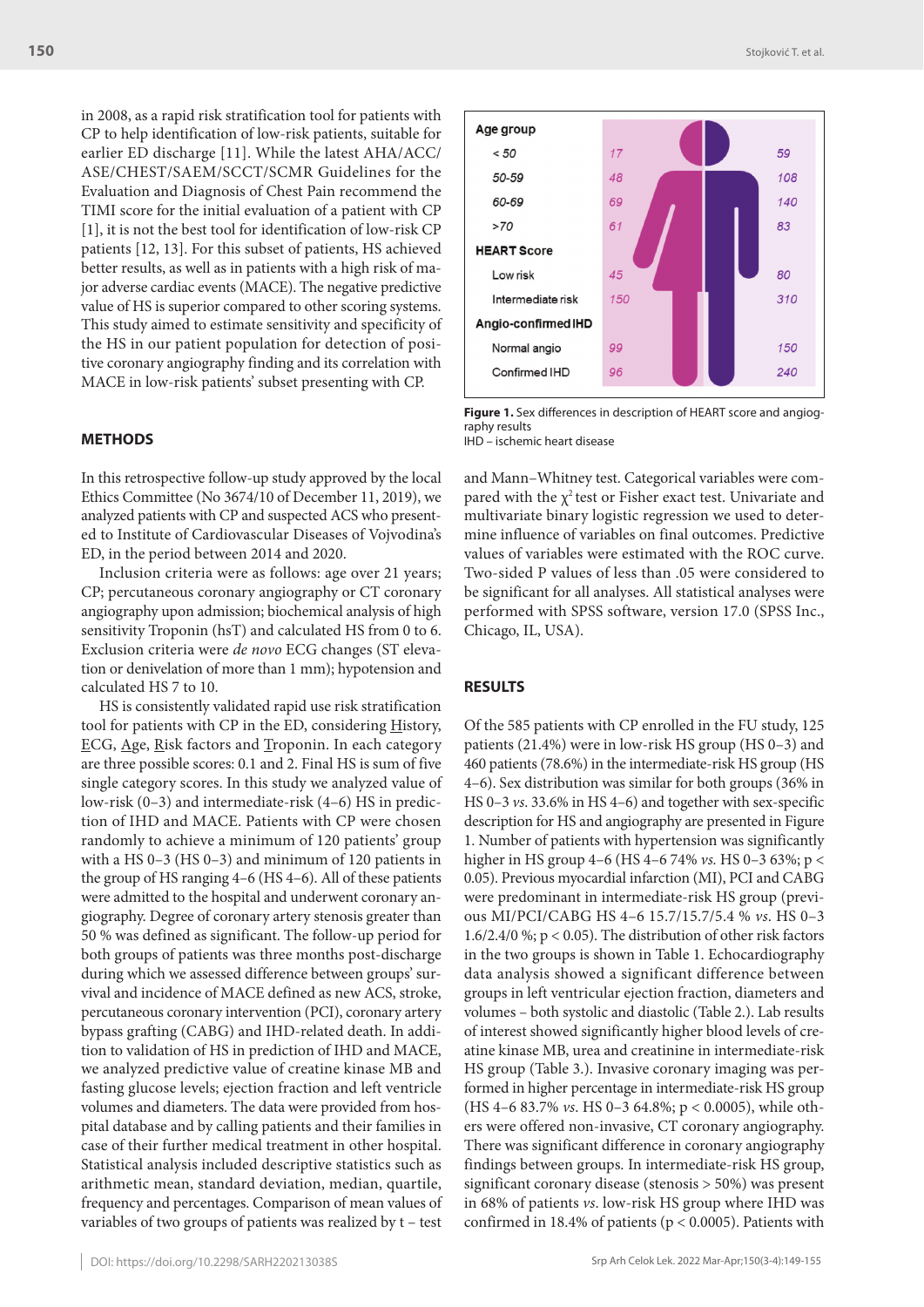| Variables                         | $HS 0-3$               | $HS 4-6$                   | р           |
|-----------------------------------|------------------------|----------------------------|-------------|
| Sex<br>Men                        | 80 (64%)               | 310 (67.4%)                | 0.544       |
| Women<br>Hypertension             | 45 (36%)<br>79 (63.2%) | 150 (32.6%)<br>341 (74.1%) | 0.022       |
| Smoking                           | 43 (34.4%)             | 167 (36.3%)                | 0.773       |
| Hyperlipoproteinemia              | 37 (29.6%)             | 170 (37%)                  | 0.156       |
| Diabetes mellitus                 | 23 (18.4%)             | 74 (16.1%)                 | 0.631       |
| Previous myocardial<br>infarction | 2(1.6%)                | 72 (15.7%)                 | < 0.0005    |
| Previous PCI                      | 3(2.4%)                | 72 (15.7%)                 | < 0.0005    |
| Previous CABG                     | O                      | 25 (5.4%)                  | 0.004       |
| Previous stroke                   | $2(1.6\%)$             | 14 (3%)                    | 0.542       |
| Troponin                          | 11 (8.8%)              | 188 (40.8%)                | < 0.0005    |
| Mitral valve insufficiency        | 6(5%)                  | 47 (10.8%)                 | $p = 0.012$ |
| Aortic valve insufficiency        | $8(6.6\%)$             | 25 (5.7%)                  | $p = 0.745$ |

Table 1. Distribution of different variables in HEART score groups

HS – HEART score; PCI – percutaneous coronary intervention; CABG – coronary artery bypass grafting

**Table 2.** Echocardiographic data analysis in HEART score groups

|                         | <b>HS</b> |                  |                |      |          |
|-------------------------|-----------|------------------|----------------|------|----------|
| Variables               | groups    | 25 <sub>th</sub> | 50<br>(median) | 75th | p        |
| EF                      | $HS 0-3$  | 55               | 60             | 61   |          |
|                         | $HS 4-6$  | 47               | 55             | 60   | < 0.0005 |
| <b>IVSd</b>             | $HS 0-3$  | 1.10             | 1.20           | 1.30 |          |
|                         | $HS 4-6$  | 1.10             | 1.20           | 1.30 | 0.113    |
| PLWd                    | $HS 0-3$  | 1.05             | 1.20           | 1.30 |          |
|                         | $HS 4-6$  | 1.10             | 1.20           | 1.30 | 0.192    |
| <b>LVID<sub>S</sub></b> | $HS 0-3$  | 2.65             | 3              | 3.40 | 0.005    |
|                         | $HS 4-6$  | 2.80             | 3.20           | 3.70 |          |
| <b>LVIDd</b>            | $HS 0-3$  | 4.50             | 4.75           | 5.10 |          |
|                         | $HS 4-6$  | 4.60             | 4.90           | 5.30 | 0.001    |
| <b>EDVLV</b>            | $HS 0-3$  | 72.50            | 91             | 115  |          |
|                         | $HS 4-6$  | 80               | 100            | 121  | 0.002    |
| <b>ESVLV</b>            | $HS 0-3$  | 29.50            | 38.50          | 52   |          |
|                         | $HS 4-6$  | 34               | 46             | 61   | < 0.0005 |

HS – HEART score; EF – ejection fraction; IVSd – interventricular septal diameter; PLWd – posterior wall thickness at end-diastole; LVIDs – left ventricular internal dimension at end-systole; LVIDd – left ventricular internal dimension at end-diastole; EDVLV – end-diastolic volume of the left ventricle; ESVLV – end-systolic volume of left ventricle

| <b>Table 3.</b> Biochemical data analysis in HEART score groups |  |
|-----------------------------------------------------------------|--|
|-----------------------------------------------------------------|--|

| Variables    | <b>HS</b><br>groups | 25th   | 50<br>(median) | 75th   | р        |  |
|--------------|---------------------|--------|----------------|--------|----------|--|
| CK-MB        | $HS 0-3$            | 16     | 20             | 27.50  | 0.012    |  |
|              | $HS 4-6$            | 18     | 25             | 40     |          |  |
| FG           | $HS 0-3$            | 5.45   | 6.15           | 7.25   |          |  |
|              | $HS 4-6$            | 5.70   | 6.40           | 8      | 0.524    |  |
| s-Urea       | $HS 0-3$            | 4.30   | 5.40           | 7.40   |          |  |
|              | $HS 4-6$            | 5.10   | 6.30           | 8.60   | 0.041    |  |
| s-Creatinine | $HS 0-3$            | 74     | 86             | 98     | < 0.0005 |  |
|              | $HS 4-6$            | 81     | 98             | 114.50 |          |  |
| <b>CRP</b>   | $HS 0-3$            | 2.30   | 4.20           | 10     |          |  |
|              | $HS 4-6$            | 2.85   | 5.70           | 13.50  | 0.224    |  |
| LDH          | $HS 0-3$            | 165    | 194            | 236    |          |  |
|              | $HS 4-6$            | 170.50 | 200            | 245.50 | 0.220    |  |

CK-MB – creatine kinase MB; FG – plasma fibrinogen; CRP – C-reactive protein; LDH – lactate dehydrogenase



**Figure 2.** Influence of HEART score value on positive coronary angiography finding



**Figure 3.** ROC curve of HEART score in detecting patients with ischemic heart disease

confirmed IHD on coronary angiography, had two- and three-vessel CAD. There was no difference between HS groups in distribution of patients according to severity of the CAD. In both HS groups, approximately two thirds of IHD-confirmed patients had significant stenosis of two and more vessels (HS 0–3 65.2% *vs*. HS 4–6 70%; p = 0.642). Patients with HS 1 were free of CAD. Results for other HS subgroups are shown in Figure 2. The area under the ROC curve of HS in detecting patients with IHD as a cause of CP was 0.771 (95% CI:0.772–0.820). The best cut-off point for the HS in this regard was calculated at 3.5. The sensitivity and specificity were 89.2% and 57.6% respectively (Figure 3.).

Binary logistic regression was used to show influence of different factors of confirmed CAD. The odds ratio (OR) for HS groups was 11.653 (7.094–19.143). Intermediaterisk HS group had 11.6-time higher risk of having IHD compared to low-risk HS group. Creatine kinase MB and glucose blood level odds ratios were 1.022 (1.006–1.038) and 1.131 (1.019–1.256) respectively. Results are shown in Table 4.

Integrating sex, creatine kinase MB, glucose blood level and HS, the AUROC curve of this model was 0.828 (95% CI:0.786–0.869; p < 0.0005). The cut-off point was 77.95. The sensitivity and specificity were 84.9% and 68% respectively (Figure 4.).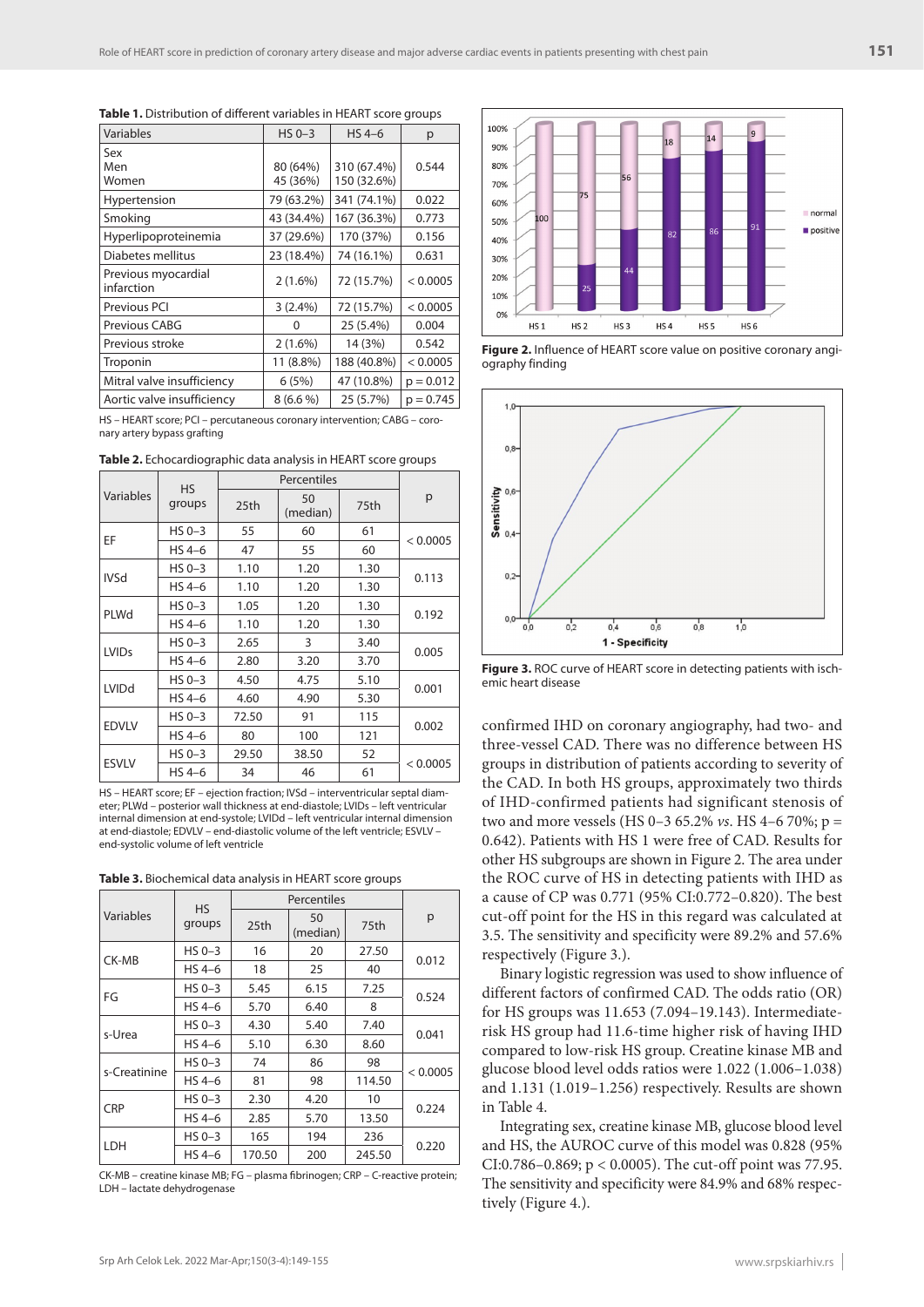**Table 4.** Results of univariate and multivariate binary logistic regression for different variables

| Variable           | Univariate             |          | Multivariate           |          |  |
|--------------------|------------------------|----------|------------------------|----------|--|
|                    | OR (95% CI)            | p        | OR (95% CI)            | p        |  |
| Sex                | $0.60(0.403 - 0.895)$  | 0.012    | $0.587(0.357 - 0.966)$ | 0.036    |  |
| History            | 1.376 (1.079-1.754)    | 0.010    |                        | ns       |  |
| <b>ECG</b>         | 2.615 (1.819 - 3.761)  | < 0.0005 |                        | ns       |  |
| Troponin           | $3.607(2.371 - 5.486)$ | < 0.0005 |                        | ns       |  |
| EF                 | $0.952(0.929 - 0.976)$ | < 0.0005 |                        | ns       |  |
| <b>LVIDd</b>       | 1.414 (1.052-1.899)    | 0.021    |                        | ns       |  |
| <b>LVIDs</b>       | 1.449 (1.029-2.041)    | 0.034    |                        | ns       |  |
| <b>EDVLV</b>       | 1.010 (1.003-1.016)    | 0.003    |                        | ns       |  |
| <b>ESVLV</b>       | 1.015 (1.005-1.024)    | 0.002    |                        | ns       |  |
| CK-MB              | 1.026 (1.012-1.040)    | < 0.0005 | 1.022 (1.006-1.038)    | 0.006    |  |
| FG                 | $1.137(1.031 - 1.254)$ | 0.010    | 1.131 (1.019-1.256)    | 0.021    |  |
| <b>HEART</b> score | 11.190 (7.099-17.637)  | < 0.0005 | 11.653 (7.094-19.143)  | < 0.0005 |  |

ECG – electrocardiogram; EF – ejection fraction; LVIDd – left ventricular internal dimension at end-diastole; LVIDs – left ventricular internal dimension at end-systole; EDVLV – end-diastolic volume of the left ventricle; ESVLV – end-systolic volume of left ventricle; CK-MB – creatine kinase MB; FG – plasma fibrinogen



**Figure 4.** ROC curve of integrated sex, creatine kinase MB, glucose blood level and HEART score in detecting patients with ischemic heart disease



**Figure 5.** Incidence of MACE in HEART score groups

In three-months follow-up period post-discharge, there was significant difference in MACE between groups (HS 0–3 3.4% *vs*. HS 4–6 16.7% p < 0.05) **(**Figure 5.).

#### **DISCUSSION**

HS is a risk stratification score used for patients with CP with suspected non-ST elevation ACS. Simple to use and widely validated as a risk stratification tool, its accuracy is still somewhat questioned for predictive power in detecting of significant CAD.

Our study included patients who were admitted to the cardiology department as a result of a physician's clinical decision. The present study showed 21.4% of patients, with CP who met inclusion criteria, classified as low-risk HS patients. This result is not consistent with the study by van Meerten et al. [14] where low-risk HSs were calculated in 36.4% of the patients, while Soares et al. reported low-risk HS present in 33% of patients by research generated score and 25% by ED clinician score [15]. In a meta-analysis of 25

studies published from 2010 to 2017, with a total of 25,266 patients, 39.3% were deemed to have low-risk HS [16]. A lower percentage of low-risk HS patients in our study should be explained by the study population selected only from patients admitted according to inclusion criteria.

Hypertension, ACS with/without previous PCI and CABG, as a part of HEART scoring criteria, were present in expectedly higher percentage in the intermediaterisk HS group. There was a significant difference between groups in ejection fraction; systolic and diastolic diameters and volume of left ventricle with lower ejection fraction and larger diameters and volumes of the left ventricle in intermediate-risk HS group as a result of impaired left ventricular function caused by IHD which is present in higher percentage in this group of patients – all to be expected with a pre-existing burden of disease.

In our study, we determined the HS to be a diagnostic predictor of severe coronary artery stenosis (minimum one coronary artery stenosis >50%) with positive findings in 18.4% of patients in low-risk group and 68% of patients in the intermediate-risk group. The area under the ROC curve of HS in detecting patients with IHD as a cause of CP was 0.771 (95% CI: 0.772–0.820). The best cut-off point for the score in this regard was calculated in 3.5. The sensitivity and specificity were 89.2% and 57.6% respectively. In a paper published by Han et al. [17], where significant coronary artery stenosis was defined more than 70%, they found that the diagnostic accuracy of the HS is better for significant coronary artery stenosis than for ACS. They demonstrated that HS can be considered a useful tool for determining early invasive measures based on the objective results of coronary visualization. Backus et al. [18] lowered the value of the risk factor element and weighted history and troponin elements. There was some improvement in calibration and discrimination, but its clinical usefulness was relatively small. We had a different approach in modifying the HS by integrating sex, creatine kinase MB, glucose blood level and HS. Compared with the sensitivity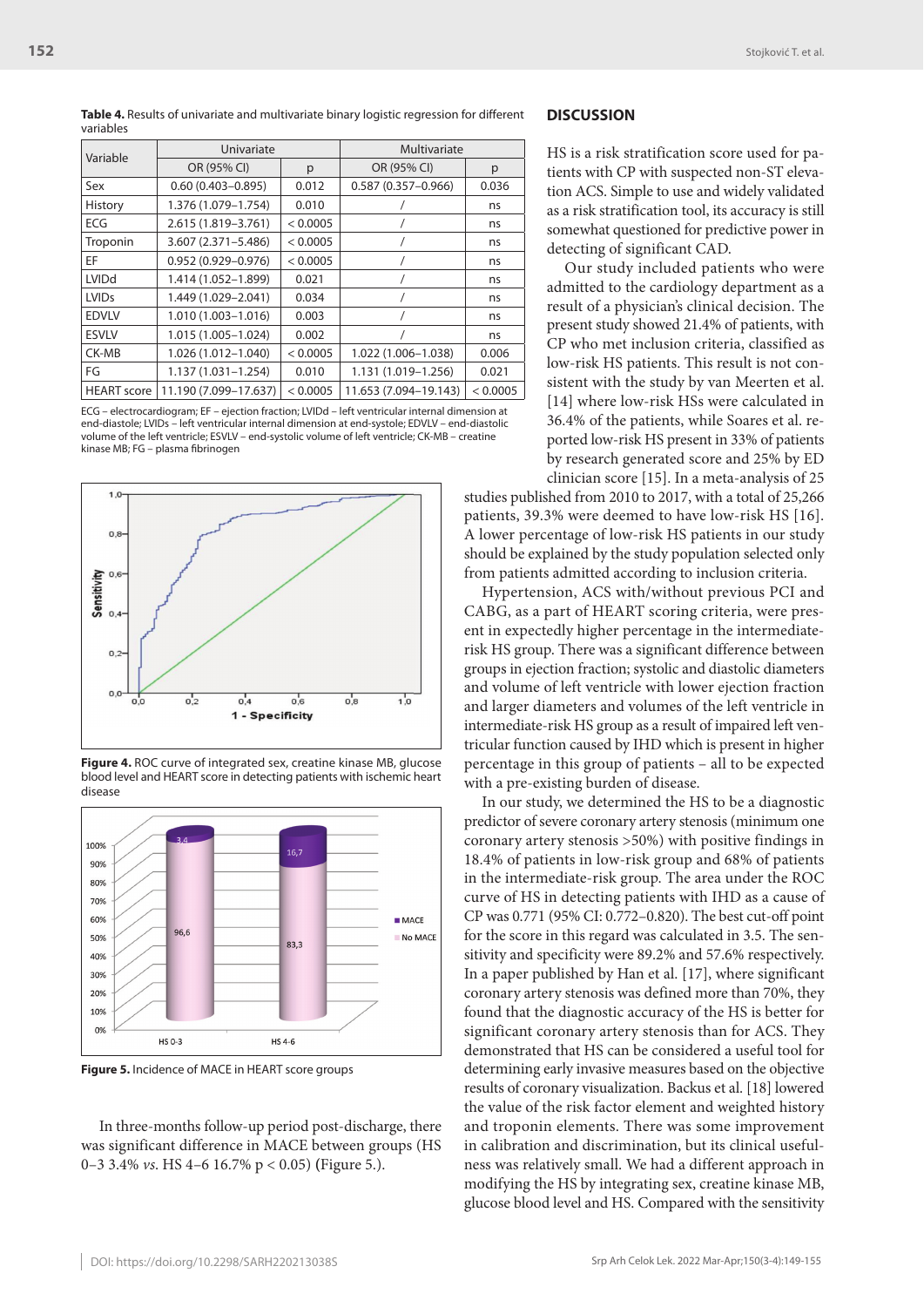and specificity of the HS, our modification had nearly the same sensitivity, but improved specificity.

The three-months follow-up post-discharge, showed a significant difference in MACE between groups (low-HS 3.4% *vs*. intermediate-HS 4–6 16.7% p < 0.05). Reported incidence of MACE in the low-risk HS group by van Meerten et al. [14] was in 1.7% of patients which should be basis to skip redundant testing and move to quicker discharge. Oh and coworkers found a 0.6% risk of MACE in low-risk CP patients from North Carolina [19]. The higher incidence of MACE in our study population should be explained by the possible presence of other risk factors that are not included in the HS.

Implementation of HS in the routine practice of GP or ED physicians, should avoid further unnecessary observation and noninvasive and invasive cardiac testing. Admission of low-risk patients for further examination is time-consuming, expensive, and in some cases harmful. A widespread invasive cardiac testing may lead to patient harm. One example is radiation exposure [20] since a dose of 10 mSv may increase the risk of fatal cancer, which can be a public health concern in the reality of the increased number of diagnostic tests including radiation exposure [21]. Also, introduction of HEART scoring cut costs over \$4.5 million annually and invasive imaging in a similar sized sample as ours [4].

There is evidence that HS compares favorably with other CP decision scores. TIMI score, when applied to patients with undifferentiated CP has not performed as well, with a poor prognostic ability [22].

Although a detailed sex-specific analysis was not the scope of this publication, our low-risk HS and intermediate-risk HS groups encompassed 36% *vs*. 32.6% women respectively, in a representative sample for the region where awareness of heart disease in women is very physician-dependent [23]. Also, additional imaging needed for patients who were considered lacking angiographically significant stenoses, was not routinely provided in the investigated period irrelevant of sex, although long-term clinical benefits are well known, especially for women [24, 25, 26].

Preciado et al. [27], in a far larger sample size, but timeframe-wise appropriate with ours, noted women were hospitalized or received stress testing less frequently than men for low-HS (18.8% *vs*. 22.8%; OR 0.79; 95% CI 0.73–0.84) and intermediate-HS (46.7% *vs*. 49.7%; OR 0.88; 95% CI 0.83 to 0.95), although their outcomes were better, finding it still inappropriate. Still, per latest data women and

# **REFERENCES**

- 1. Gulati M, Levy PD, Mukherjee D, Amsterdam E, Bhatt DL, Birtcher KK, et al. 2021 AHA/ACC/ASE/CHEST/SAEM/SCCT/SCMR Guideline for the Evaluation and Diagnosis of Chest Pain: A Report of the American College of Cardiology/American Heart Association Joint Committee on Clinical Practice Guidelines. J Cardiovasc Comput Tomogr. 2022;16(1):54–122.
- 2. Sagel D, Vlaar PJ, van Roosmalen R, Waardenburg I, Nieuwland W, Lettinga R, et al. Prehospital risk stratification in patients with chest pain. Emerg Med J. 2021;38(11):814–9.
- 3. Reinhardt SW, Lin CJ, Novak E, Brown DL. Noninvasive Cardiac Testing vs Clinical Evaluation Alone in Acute Chest Pain: A

patients of color remain those less likely to receive HS risk stratification when presenting with undifferentiated CP [28]. However, although – per latest United Nations High Commissioner for Refugees and UNICEF reports – since 2015, more than 1.5 million refugees and migrants have passed through Serbia, while during 2020, the number of refugees and migrants present in Serbia at any given time was around 7,000 and accommodated in reception, transit and asylum centers around 6,000 [29] which is the upper cut off for country's hosting limit [30], our reported sample was native Caucasian population not out of discrimination, but management system of refugee populations is handled differently.

#### **Study limitations**

Limitations of our study include single-center, retrospective design and a small sample size with limited projection to the whole population that is mainly Caucasian White. The HS was not applied to all CP patients, but rather those with met inclusion criteria including percutaneous coronary angiography or CT coronary angiography upon admission to our tertiary level University hospital.

#### **CONCLUSION**

Use of HS scoring system for patients with CP who presented to our center's ED by GP referral of our own ED physicians' one provided a quick and reliable prediction of IHD as a cause of CP and MACE. Appropriate assessment of borderline patients with traditionally called "atypical" we nowadays term "sex specific" symptoms, should be improved by application of HS in routine practice by both GP and ED physicians aiming to stratify better populations deemed of intermediate or low-risk, in particular women whose awareness for CAD needs to be improved.

# **ACKNOWLEDGMENT**

The research was funded by the Autonomous Province of Vojvodina – Projects of importance for development of scientific research activities (2021–2024) under the contract No. 142-451-2568/2021-01.

**Conflict of interests:** None declared.

Secondary Analysis of the ROMICAT–II Randomized Clinical Trial. JAMA Intern Med. 2018;178(2):212–9.

- 4. Bylund WE, Cole PM, Lloyd ML, Mercer AA, Osit AK, Hussain SW, et al. Effect of Implementation of HEART Chest Pain Protocol on Emergency Department Disposition, Testing and Cost. West J Emerg Med. 2021;22(2):308–18.
- 5. Spiegel R, Sutherland M, Brown R, Honasoge A, Witting M. Clinically relevant adverse cardiovascular events in intermediate heart score patients admitted to the hospital following a negative emergency department evaluation. Am J Emerg Med. 2021;46:469–75.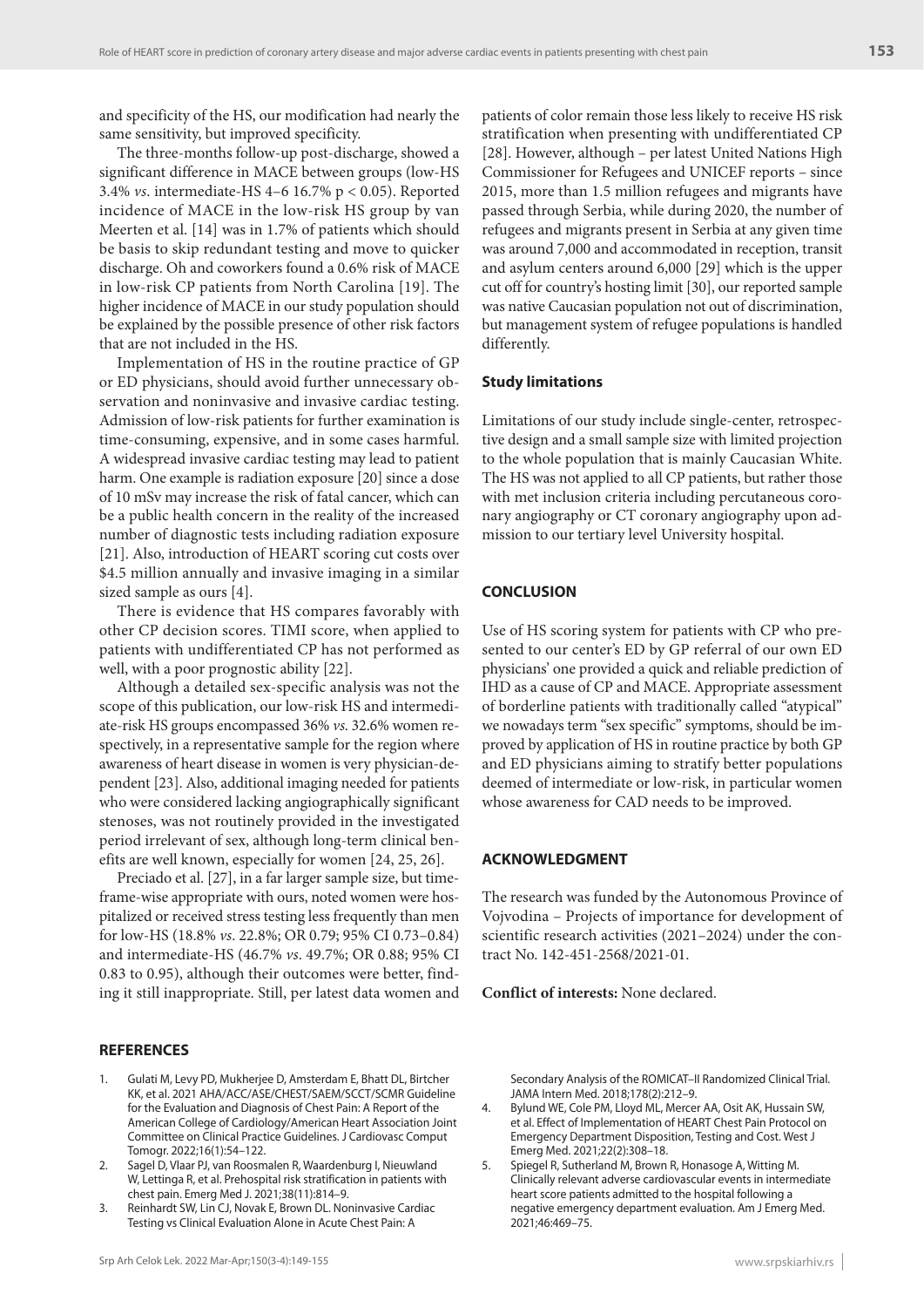- 6. Harskamp RE, Kleton M, Smits IH, Manten A, Himmelreich JCL, van Weert H, et al. Performance of a simplified HEART score and HEART-GP score for evaluating chest pain in urgent primary care. Neth Heart J. 2021;29(6):338–47.
- 7. Meyering SH, Schrader CD, Kumar D, Zhou Y, Alanis N, Shaikh S, et al. Role of HEART score in evaluating clinical outcomes among emergency department patients with different ethnicities. J Int Med Res. 2021;49(4):3000605211010638.
- 8. Stopyra JP, Ashburn NP, Mahler SA. A Methodological Appraisal of the HEART Score and Its Variants Response. Ann Emerg Med. 2022;79(1):84–5.
- 9. Khalil MH, Sekma A, Yaakoubi H, Bel Haj Ali K, Msolli MA, Beltaief K, et al. 30 day predicted outcome in undifferentiated chest pain: multicenter validation of the HEART score in Tunisian population. BMC Cardiovasc Disord. 2021;21(1):555.
- 10. Nilsson T, Johannesson E, Lundager Forberg J, Mokhtari A, Ekelund U. Diagnostic accuracy of the HEART Pathway and EDACS-ADP when combined with a 0-hour/1-hour hs-cTnT protocol for assessment of acute chest pain patients. Emerg Med J. 2021;38(11):808–13.
- 11. Ikonomidis I, Thymis J, Simitsis P, Koliou GA, Katsanos S, Triantafyllou C, et al. Impaired Endothelial Glycocalyx Predicts Adverse Outcome in Subjects Without Overt Cardiovascular Disease: a 6-Year Follow-up Study. J Cardiovasc Transl Res. 2021. doi: 10.1007/s12265-021-10180-2. Epub ahead of print.
- 12. Liu TY, Tsai MT, Chen FC, Pan HY, Huang JB, Cheng FJ, et al. Impact of coronary risk scores on disposition decision in emergency patients with chest pain. Am J Emerg Med. 2021;48:165–9.
- 13. Aurora L, McCord J, Nowak R, Giannitsis E, Christenson R, DeFilippi C, et al. Prognostic Utility of a Modified HEART Score When Different Troponin Cut Points Are Used. Crit Pathw Cardiol. 2021;20(3):134–9.
- 14. van Meerten KF, Haan RMA, Dekker IMC, van Zweden HJJ, van Zwet EW, Backus BE. The interobserver agreement of the HEART-score, a multicentre prospective study. Eur J Emerg Med. 2021;28(2):111–8.
- 15. Soares WE 3rd, Knee A, Gemme SR, Hambrecht R, Dybas S, Poronsky KE, et al. A Prospective Evaluation of Clinical HEART Score Agreement, Accuracy, and Adherence in Emergency Department Chest Pain Patients. Ann Emerg Med. 2021;78(2):231– 41.
- 16. Laureano-Phillips J, Robinson RD, Aryal S, Blair S, Wilson D, Boyd K, et al. HEART Score Risk Stratification of Low-Risk Chest Pain Patients in the Emergency Department: A Systematic Review and Meta-Analysis. Ann Emerg Med. 2019;74(2):187–203.
- 17. Han C, Chung H, Lee Y, Jang HY, Cho YS, Park J, et al. The predictive value of HEART score for acute coronary syndrome and significant coronary artery stenosis. Clin Exp Emerg Med. 2020;7(4):267–74.
- 18. Backus BE, Six AJ, Doevendans PA, Kelder JC, Steyerberg EW, Vergouwe Y. Prognostic Factors in Chest Pain Patients: A

Quantitative Analysis of the HEART Score. Crit Pathw Cardiol. 2016;15(2):50–5.

- 19. Oh J, Asha SE. The HEART score to identify emergency department patients suspected of an acute coronary syndrome who can be removed from cardiac monitoring: A retrospective chart review. Emerg Med Australas. 2022;34(1):29–33.
- 20. Cedro AV, Mota DM, Ohe LN, Timerman A, Costa JR, Castro LS. Association between Clinical Risk Score (Heart, Grace and TIMI) and Angiographic Complexity in Acute Coronary Syndrome without ST Segment Elevation. Arq Bras Cardiol. 2021;117(2):281– 7.
- 21. FDA: What are the Radiation Risks from CT? https://www.fda.gov/ radiation-emitting-products/medical-x-ray-imaging/what-areradiation-risks-ct (2017). Accessed 2022.
- 22. Shin YS, Ahn S, Kim YJ, Ryoo SM, Sohn CH, Seo DW, et al. Modification of the HEART pathway by adding coronary computed tomography angiography for patients suspected of acute coronary syndrome in the emergency department. Intern Emerg Med. 2021;16(2):447–54.
- 23. Parapid B, Kanjuh V, Kostić V, Polovina S, Dinić M, Lončar Z, et al. Women's Health in Serbia – Past, Present, and Future. Srp Arh Celok Lek. 2021;149(11–12):745–54.
- 24. Alasnag M, Jelani Q-u-a, Johnson TW, Parapid B, Balghaith M, Al-Shaibi K. The Role of Imaging for MINOCA (Myocardial Infarction with No Obstructive Coronary Artery Disease): a Review of Literature and Current Perspectives. Current Cardiovascular Imaging Reports. 2020;13(7):21.
- 25. Kunadian V, Chieffo A, Camici PG, Berry C, Escaned J, Maas A, et al. An EAPCI Expert Consensus Document on Ischaemia with Non-Obstructive Coronary Arteries in Collaboration with European Society of Cardiology Working Group on Coronary Pathophysiology & Microcirculation Endorsed by Coronary Vasomotor Disorders International Study Group. EuroIntervention. 2021;16(13):1049–69.
- 26. Alasnag M, Manzo-Silberman S. Women making waves Editorial: Impact of sex in the functional assessment of intermediate coronary lesions by instantaneous wave-free ratio. Cardiovasc Revasc Med. 2022;S1553-8389(21)00836-8.
- Preciado SM, Sharp AL, Sun BC, Baecker A, Wu YL, Lee MS, et al. Evaluating Sex Disparities in the Emergency Department Management of Patients With Suspected Acute Coronary Syndrome. Ann Emerg Med. 2021;77(4):416–24.
- Check R, Kelly B, Dunn E, Stankewicz H, Hakim J, Arner K, et al. Patients' sex and race are independent predictors of HEART score documentation by emergency medicine providers. Am J Emerg Med. 2022;51:308–12.
- 29. UNICEF: Refugee and migrant crisis. https://www.unicef.org/ serbia/en/refugee-and-migrant-crisis (2021). Accessed 2022.
- 30. UNHCR: The Balkan Migrant Crisis. https://data2.unhcr.org/en/ documents/download/46801 (2016). Accessed 2022.